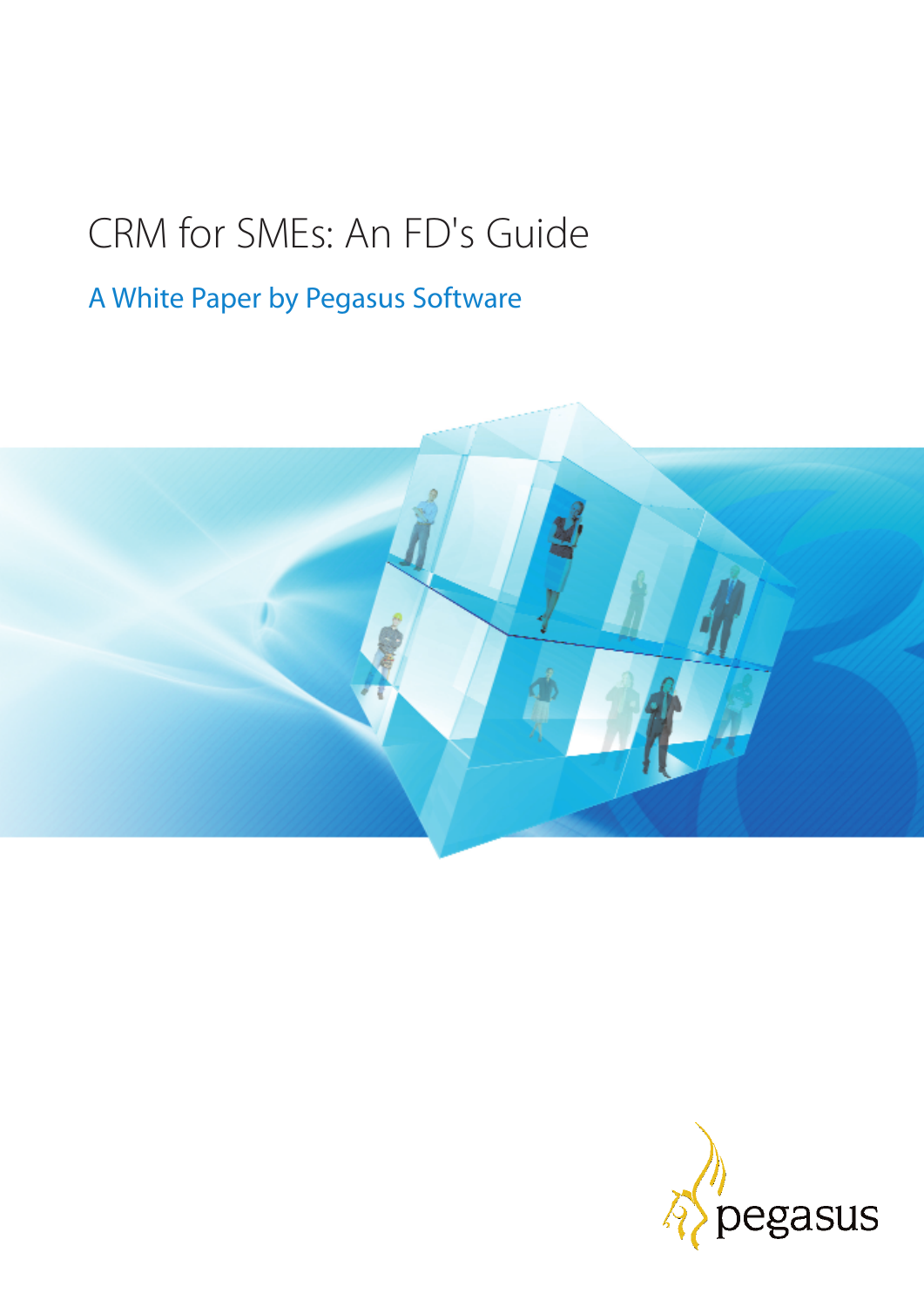#### **Executive summary**

Stuart Anderson, Director, Sales and Marketing at Pegasus Software, explores the growing need for CRM amongst SMEs, and looks at how Financial Directors can utilise CRM to encourage customer retention, maximise customer profitability and support business growth.

#### **CRM: a definition**

CRM stands for Customer Relationship Management. It is a strategy used to learn more about customers' needs and behaviours in order to develop stronger, and more profitable relationships with them.

#### **The CRM landscape**

Financial Directors within SMEs have, in the past, dismissed CRM as the preserve of larger organisations, instead relying on regular, informal contact with customers. A lack of skills, resources and budget are some of the main barriers.

In some cases, businesses can become so engrossed in revenue generation they forget that the customer holds the key to profitability. They may focus on the invoice or transaction and the time it takes, instead of the relationship and upsell potential of a particular customer. This approach can, over time, lead to a lack of predictability, lowered customer loyalty and satisfaction, and ultimately reduced levels of profitability.

As we make tentative steps out of recession, CRM has become more important than ever in identifying and exploiting opportunities to boost the bottom line through effective customer retention and management.

#### **\$12 billion can't be wrong**

Against this backdrop, CRM systems which formalise and optimise the management of customer relationships have therefore moved away from being a 'nice-to-have'. Firmly on SMEs' 'essential' list, they represent a strategic tool for retaining customers and acquiring new ones as the business grows. Testament to this is Gartner's forecast that \$12 billion will be spent on CRM in 2012 alone\*.

#### **Shaking up the legacy**

Previously, most CRM systems have been designed with big companies in mind, and incorporate complex databases and expensive configuration, with the SME alternative little more than an electronic version of a rolodex.

But the CRM market is in the throes of a three-year shake up\* as a number of key trends pertaining to sales, marketing and customer service technologies, projects and implementations look set to drive rapid changes over the next few years.

This 'opening up' of the CRM market is bringing with it greater choice and a new breed of CRM systems specifically tailored for SMEs. More cost-effective, easier to use and flexible, these systems are providing SMEs with an opportunity to capitalise on securing competitive advantage through improved customer retention strategies.

#### **A new dawn**

Devoid of hefty price tags and intensive, time-consuming configuration to match, the new breed of systems are quick to install, available in a range of options to include on-premise, hosted or rental, and provide functionality comparative to larger scale systems.

Crucially, these solutions are fully integrated with financials, supply chain, document management and business intelligence, bringing all data sources within the organisation together to provide a live, comprehensive view of each prospect or customer. The linking of CRM with finance systems streamlines internal processes and enables accounts, senior management, sales, marketing and customer service staff to take a more comprehensive, informed and strategic view of the business and its customers.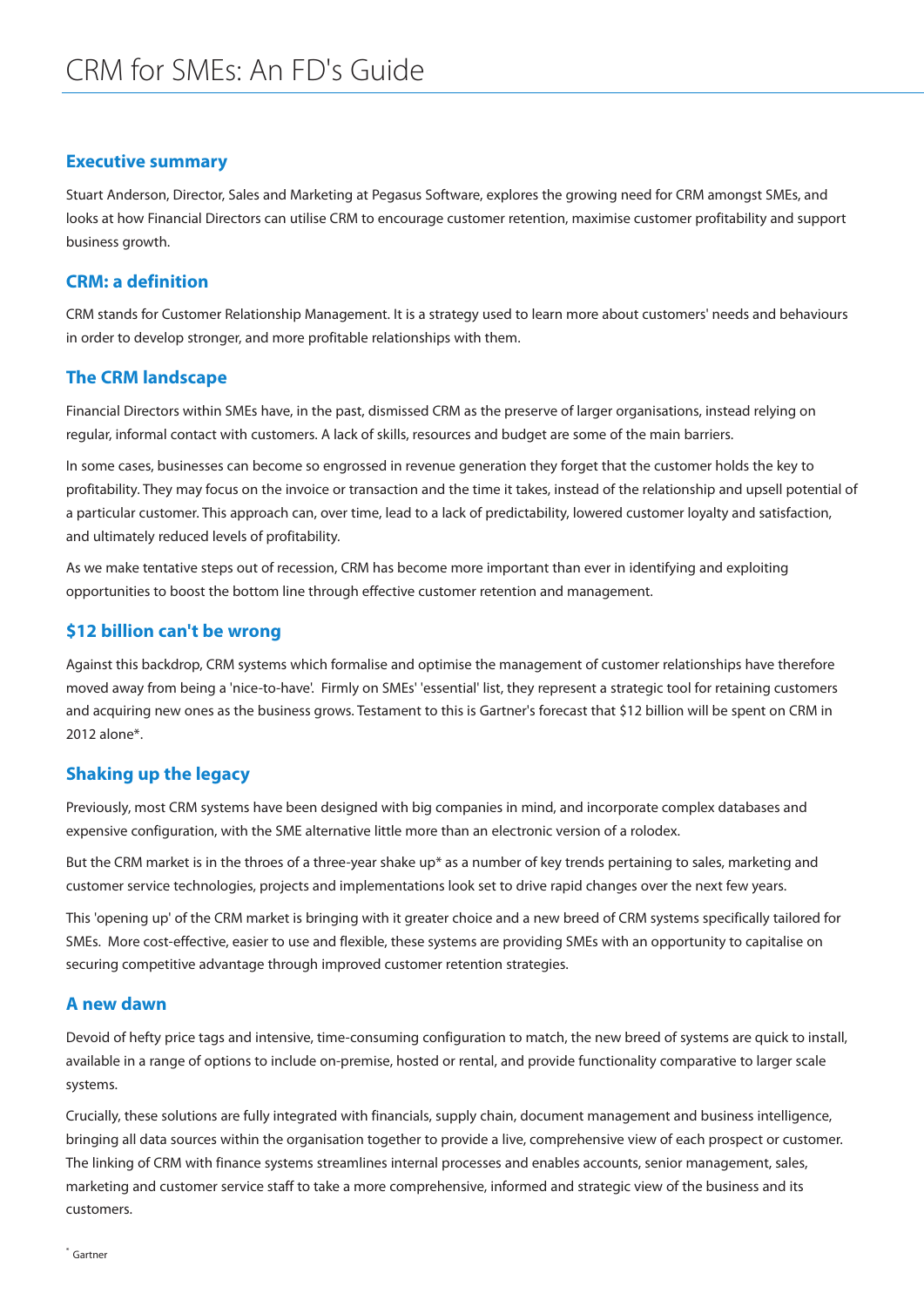Remote and mobile access to CRM systems means that sales and marketing personnel can access live data on all aspects of customer profiles, accounts and marketing initiatives from any location, whether working at home or on the road. This capability expedites response times, enhances productivity and expands the window of opportunity to up-sell. If used to their potential in this way, CRM systems deliver significant opportunities to increase customer profitability.

CRM systems allow Financial Directors to boost the bottom line in a number of ways:

- **1) Better, quicker decisions:** Through having all relevant sales and financial information on customers at your fingertips, risk can be ascertained and pricing or terms adjusted appropriately
- **2) Identifying profitable customers:** By understanding the frequency and volume of customer purchases, their profitability can be ascertained so that investment is targeted appropriately and not wasted on unprofitable customers
- **3) Predicting demand:** An understanding of purchasing habits and trends can facilitate greater planning through helping to forecast and therefore meet demand more closely
- **4) Automated billing:** The integration of finance and CRM systems means that invoices can be generated automatically, improving cash flow and driving costs down
- **5) Better sales/marketing integration:** CRM systems enable marketing campaigns to be tracked against opportunities, and closed deals - providing insight on what works and doesn't work, focusing marketing spend in the most profitable way
- **6) Increasing loyalty:** Through closely managing prospects' enquiries and customers' purchasing patterns, offerings can be made quickly and appropriately, helping to build long term profitable customer relationships
- **7) More effective sales management:** CRM helps the sales team to manage priorities and follow up on opportunities, ensuring nothing is missed and lowering costs

In summary, CRM systems enable small and medium-sized companies to compete with their larger counterparts, through affording them access to the right tools to deliver profit-driven strategies focused on both customer acquisition and retention.

### **Proof points**

In their quest to take advantage of the untapped profitability held in CRM systems, it seems that SMEs are set to invest again in CRM strategies and software.

But while the solutions available today are a far cry from those which formed part of the failed projects experienced in the early part of the last decade, today's focus on ensuring tangible return on investment (ROI) from projects means that the new breed of solutions have a lot to prove. Thankfully, the leading ones offer proven, tangible results.

With sensible levels of investment, SMEs can now compete with larger organisations on a level playing field, using CRM to support customer retention strategies, maximise profitability and capitalise on sales and growth opportunities both in the short and the long term.